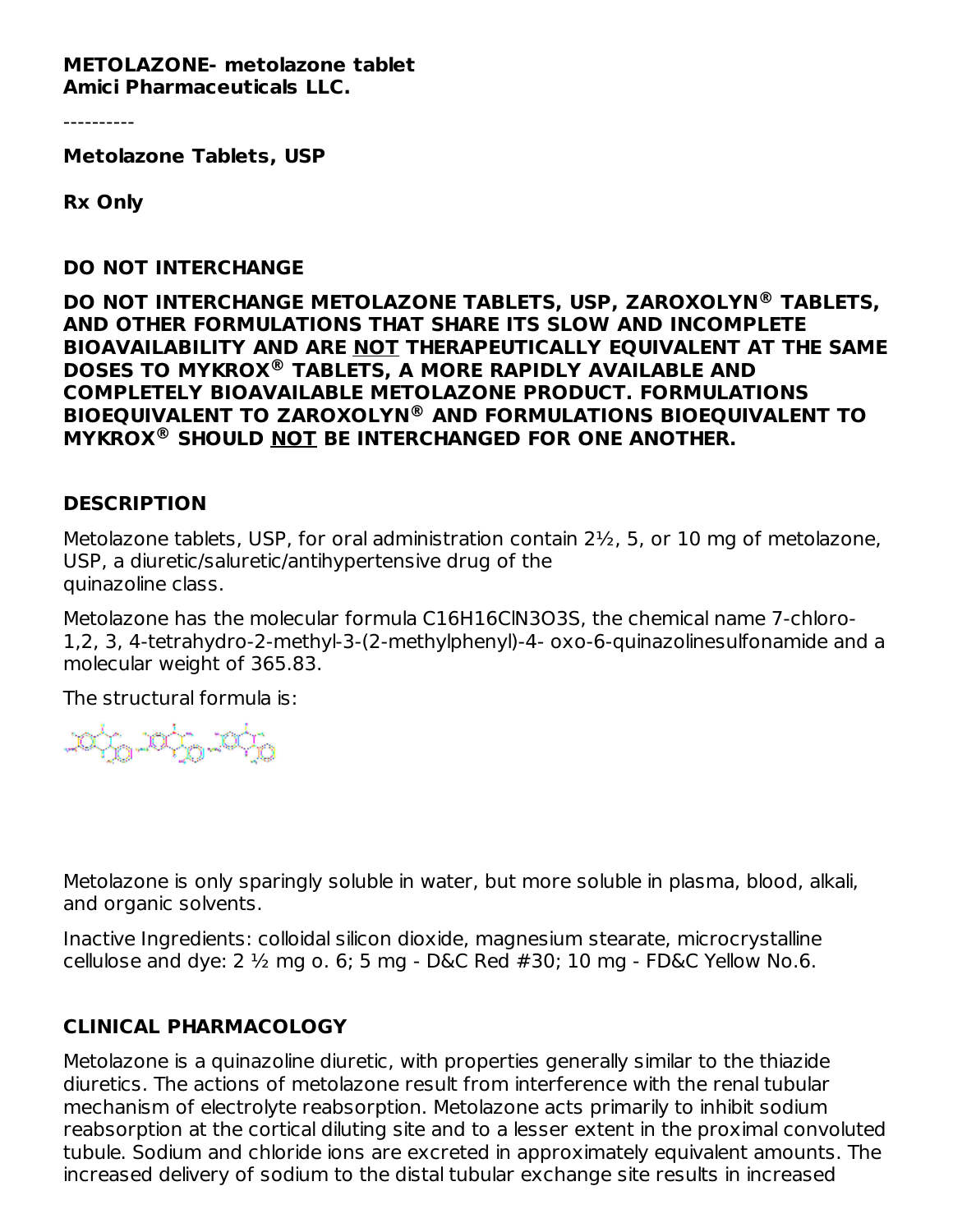potassium excretion. Metolazone does not inhibit carbonic anhydrase. A proximal action of metolazone has been shown in humans by increased excretion of phosphate and magnesium ions and by a markedly increased fractional excretion of sodium in patients with severely compromised glomerular filtration. This action has been demonstrated in animals by micropuncture studies.

When metolazone tablets, USP, are given, diuresis and saluresis usually begin within one hour and may persist for 24 hours or more. For most patients, the duration of effect can be varied by adjusting the daily dose. High doses may prolong the effect. A single daily dose is recommended. When a desired therapeutic effect has been obtained, it may be possible to reduce dosage to a lower maintenance level.

The diuretic potency of metolazone tablets, USP, at maximum therapeutic dosage is approximately equal to thiazide diuretics. However, unlike thiazides, metolazone tablets, USP, may produce diuresis in patients with glomerular filtration rates below 20 mL/min.

Metolazone tablets, USP, and furosemide administered concurrently have produced marked diuresis in some patients where edema or ascites was refractory to treatment with maximum recommended doses of these or other diuretics administered alone. The mechanism of this interaction is unknown (see WARNINGS and PRECAUTIONS, Drug Interactions).

Maximum blood levels of metolazone are found approximately eight hours after dosing. A small fraction of metolazone is metabolized. Most of the drug is excreted in the unconverted form in the urine.

#### **INDICATIONS AND USAGE**

Metolazone tablets, USP, are indicated for the treatment of salt and water retention including:

· edema accompanying congestive heart failure;

· edema accompanying renal diseases, including the nephrotic syndrome and states of diminished renal function.

Metolazone tablets, USP, are also indicated for the treatment of hypertension, alone or in combination with other antihypertensive drugs of a different class. MYKROX Tablets, a more rapidly available form of metolazone, are intended for the treatment of new patients with mild to moderate hypertension. A dose titration is necessary if MYKROX Tablets are to be substituted for metolazone tablets, USP, in the treatment of hypertension. See package circular for MYKROX Tablets.

#### **Usage In Pregnancy**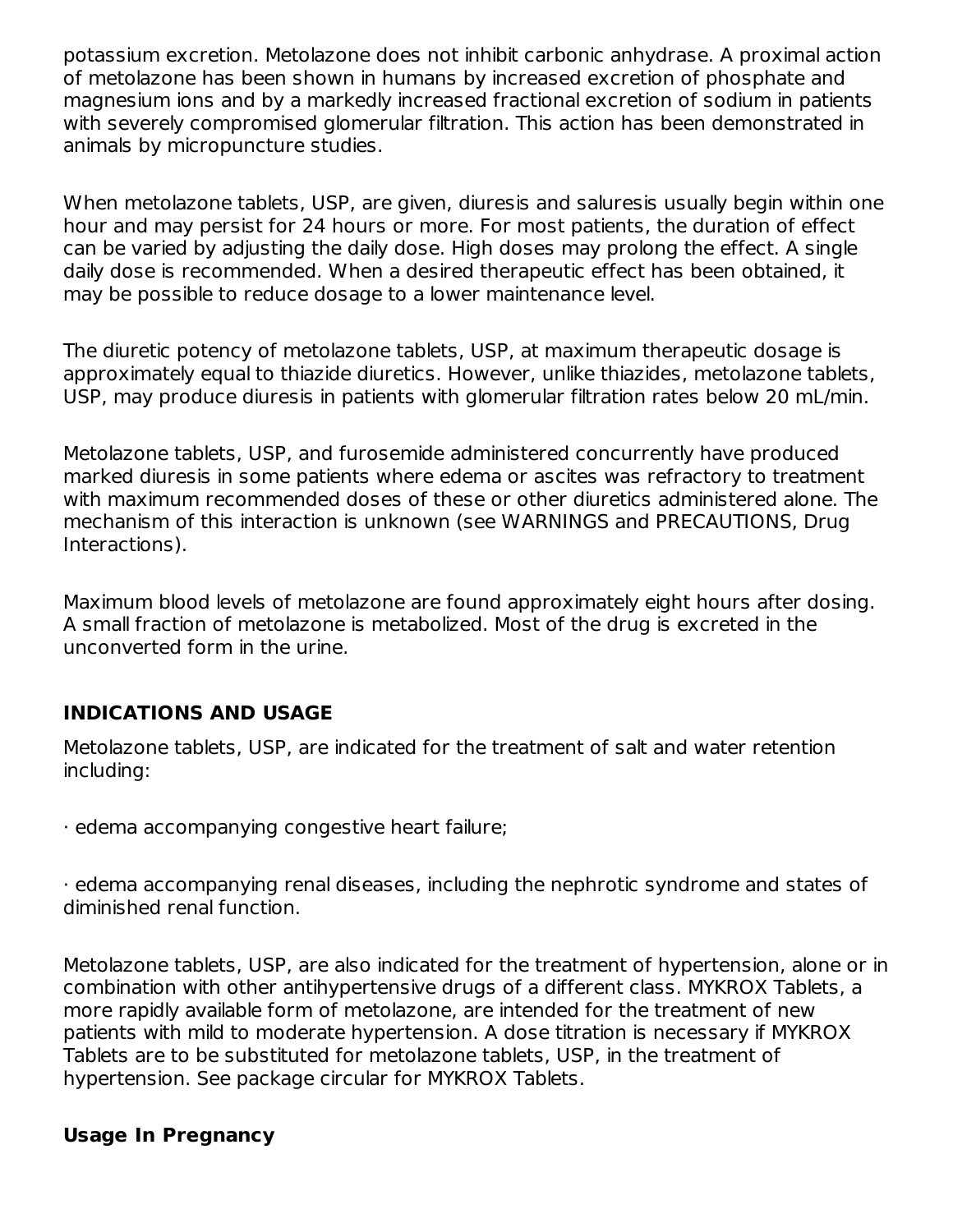The routine use of diuretics in an otherwise healthy woman is inappropriate and exposes mother and fetus to unnecessary hazard. Diuretics do not prevent development of toxemia of pregnancy, and there is no evidence that they are useful in the treatment of developed toxemia.

Edema during pregnancy may arise from pathologic causes or from the physiologic and mechanical consequences of pregnancy. Metolazone tablets, USP, are indicated in pregnancy when edema is due to pathologic causes, just as it is in the absence of pregnancy (see PRECAUTIONS). Dependent edema in pregnancy resulting from restriction of venous return by the expanded uterus is properly treated through elevation of the lower extremities and use of support hose; use of diuretics to lower intravascular volume in this case is illogical and unnecessary. There is hypervolemia during normal pregnancy which is harmful to neither the fetus nor the mother (in the absence of cardiovascular disease), but which is associated with edema, including generalized edema, in the majority of pregnant women. If this edema produces discomfort, increased recumbency will often provide relief. In rare instances, this edema may cause extreme discomfort which is not relieved by rest. In these cases, a short course of diuretics may be appropriate.

# **CONTRAINDICATIONS**

Anuria, hepatic coma or precoma, known allergy or hypersensitivity to metolazone.

# **WARNINGS**

## **Rapid Onset Hyponatremia And/Or Hypokalemia**

Rarely, the rapid onset of severe hyponatremia and/or hypokalemia has been reported following initial doses of thiazide and non-thiazide diuretics. When symptoms consistent with severe electrolyte imbalance appear rapidly, drug should be discontinued and supportive measures should be initiated immediately. Parenteral electrolytes may be required. Appropriateness of therapy with this class of drugs should be carefully reevaluated.

## **Hypokalemia**

Hypokalemia may occur with consequent weakness, cramps, and cardiac dysrhythmias. Serum potassium should be determined at regular and appropriate intervals, and dose reduction, potassium supplementation or addition of a potassium-sparing diuretic instituted whenever indicated. Hypokalemia is a particular hazard in patients who are digitalized or who have or have had a ventricular arrhythmia; dangerous or fatal arrhythmias may be precipitated. Hypokalemia is dose related.

## **Concomitant Therapy**

Lithium

In general, diuretics should not be given concomitantly with lithium because they reduce its renal clearance and add a high risk of lithium toxicity. Read prescribing information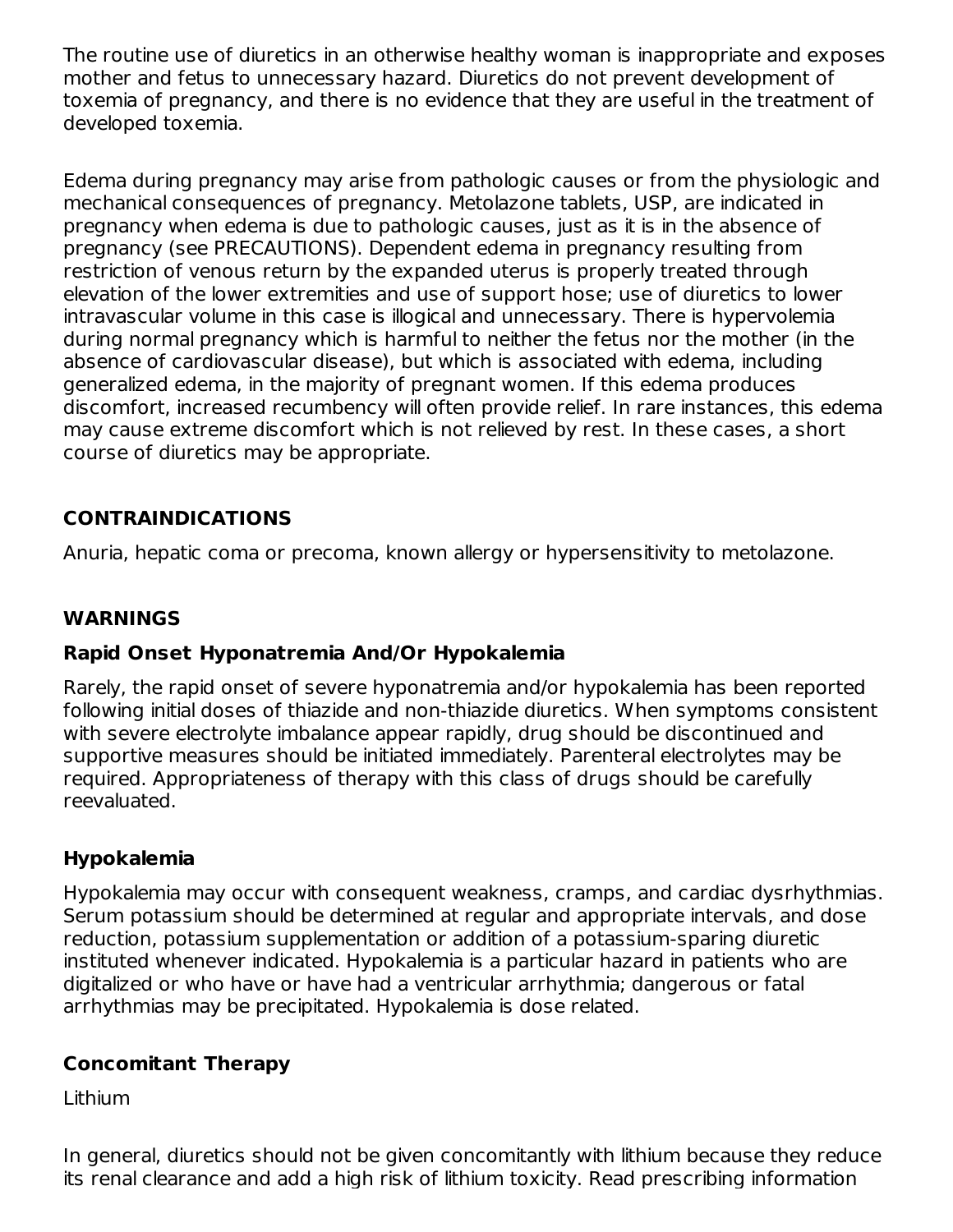its renal clearance and add a high risk of lithium toxicity. Read prescribing information for lithium preparations before use of such concomitant therapy.

Furosemide

Unusually large or prolonged losses of fluids and electrolytes may result when metolazone tablets, USP, are administered concomitantly to patients receiving furosemide (see PRECAUTIONS, Drug Interactions).

## **Other Antihypertensive Drugs**

When metolazone tablets, USP, are used with other antihypertensive drugs, particular care must be taken to avoid excessive reduction of blood pressure, especially during initial therapy.

### **Cross-Allergy**

Cross-allergy may occur when metolazone tablets, USP, are given to patients known to be allergic to sulfonamide-derived drugs, thiazides, or quinethazone.

### **Sensitivity Reactions**

Sensitivity reactions (e.g., angioedema, bronchospasm) may occur with or without a history of allergy or bronchial asthma and may occur with the first dose of metolazone tablets, USP.

#### **PRECAUTIONS**

#### **DO NOT INTERCHANGE**

**DO NOT INTERCHANGE METOLAZONE TABLETS, USP, ZAROXOLYN TABLETS, ® AND OTHER FORMULATIONS THAT SHARE ITS SLOW AND INCOMPLETE BIOAVAILABILITY AND ARE NOT THERAPEUTICALLY EQUIVALENT AT THE SAME DOSES TO MYKROX TABLETS, A MORE RAPIDLY AVAILABLE AND ® COMPLETELY BIOAVAILABLE METOLAZONE PRODUCT. FORMULATIONS BIOEQUIVALENT TO ZAROXOLYN AND FORMULATIONS BIOEQUIVALENT TO ®MYKROX SHOULD NOT BE INTERCHANGED FOR ONE ANOTHER.**

#### **General**

#### Fluid And Electrolytes

All patients receiving therapy with metolazone tablets, USP, should have serum electrolyte measurements done at appropriate intervals and be observed for clinical signs of fluid and/or electrolyte imbalance: namely, hyponatremia, hypochloremic alkalosis, and hypokalemia. In patients with severe edema accompanying cardiac failure or renal disease, a low-salt syndrome may be produced, especially with hot weather and a low-salt diet. Serum and urine electrolyte determinations are particularly important when the patient has protracted vomiting, severe diarrhea, or is receiving parenteral fluids. Warning signs of imbalance are: dryness of mouth, thirst, weakness, lethargy, drowsiness, restlessness, muscle pains or cramps, muscle fatigue, hypotension,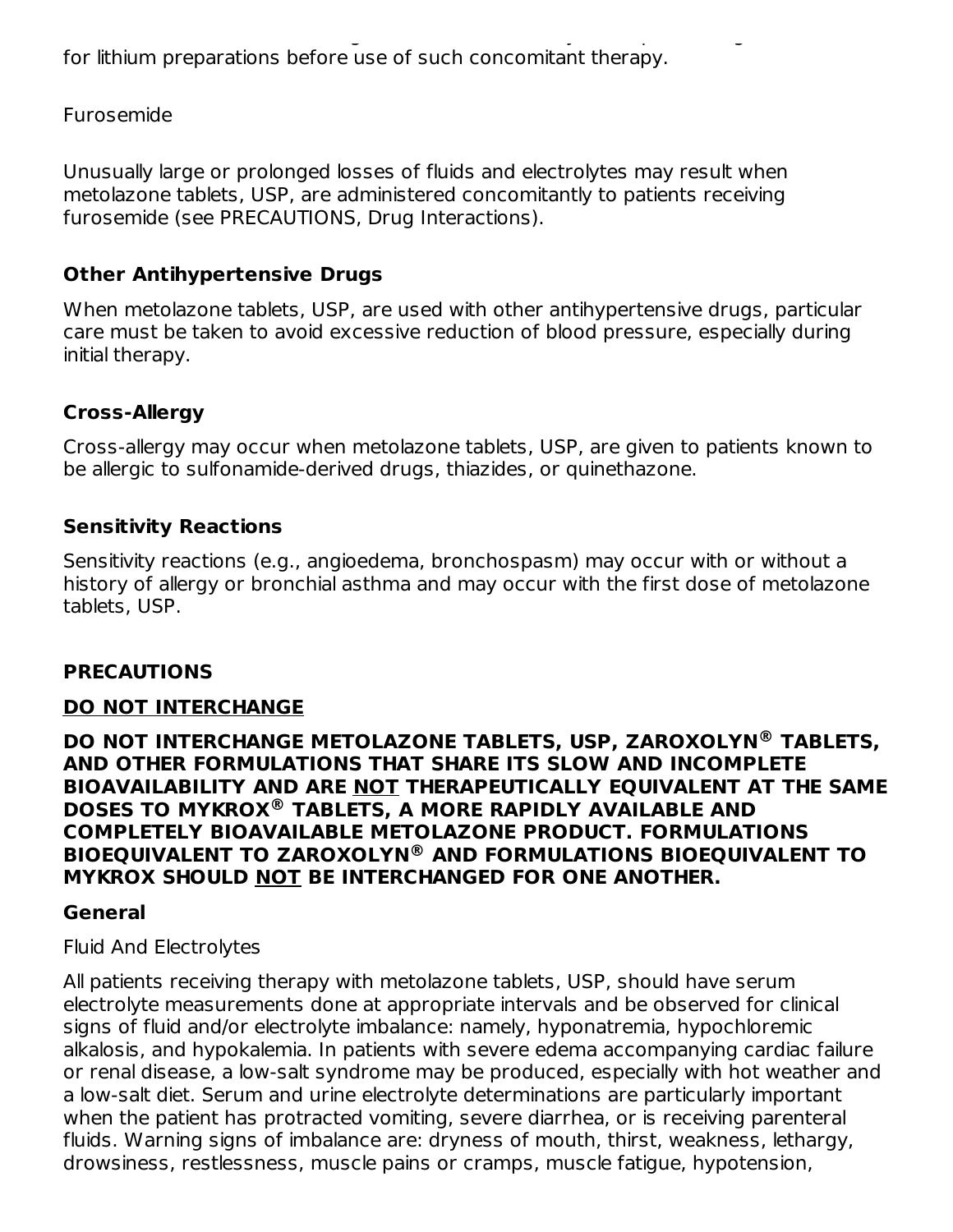oliguria, tachycardia, and gastrointestinal disturbances such as nausea and vomiting. Hyponatremia may occur at any time during long term therapy and, on rare occasions, may be life threatening.

The risk of hypokalemia is increased when larger doses are used, when diuresis is rapid, when severe liver disease is present, when corticosteroids are given concomitantly, when oral intake is inadequate or when excess potassium is being lost extrarenally, such as with vomiting or diarrhea.

Thiazide-like diuretics have been shown to increase the urinary excretion of magnesium; this may result in hypomagnesemia.

#### Glucose Tolerance

Metolazone may raise blood glucose concentrations possibly causing hyperglycemia and glycosuria in patients with diabetes or latent diabetes.

### Hyperuricemia

Metolazone tablets, USP, regularly cause an increase in serum uric acid and can occasionally precipitate gouty attacks even in patients without a prior history of them.

### Azotemia

Azotemia, presumably prerenal azotemia, may be precipitated during the administration of metolazone tablets, USP. If azotemia and oliguria worsen during treatment of patients with severe renal disease, metolazone tablets, USP, should be discontinued.

### Renal Impairment

Use caution when administering metolazone tablets, USP, to patients with severely impaired renal function. As most of the drug is excreted by the renal route, accumulation may occur.

## Orthostatic Hypotension

Orthostatic hypotension may occur; this may be potentiated by alcohol, barbiturates, narcotics, or concurrent therapy with other antihypertensive drugs.

## Hypercalcemia

Hypercalcemia may infrequently occur with metolazone, especially in patients taking high doses of vitamin D or with high bone turnover states, and may signify hidden hyperparathyroidism. Metolazone should be discontinued before tests for parathyroid function are performed.

## Systemic Lupus Erythematosus

Thiazide diuretics have exacerbated or activated systemic lupus erythematosus and this possibility should be considered with metolazone tablets, USP.

## **Information For Patients**

Patients should be informed of possible adverse effects, advised to take the medication as directed, and promptly report any possible adverse reactions to the treating physician.

# **Drug Interactions**

**Diuretics**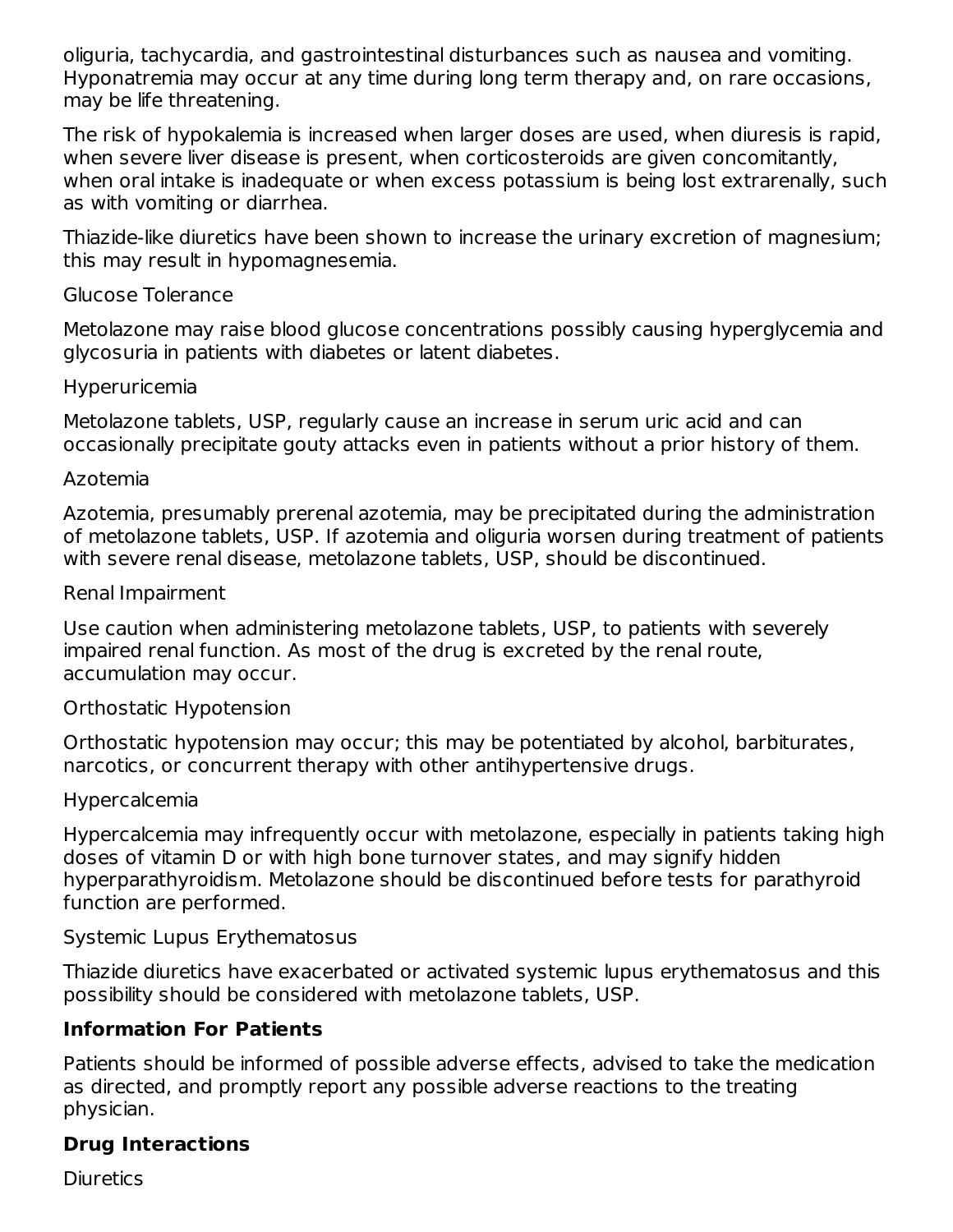Furosemide and probably other loop diuretics given concomitantly with metolazone can cause unusually large or prolonged losses of fluid and electrolytes (see WARNINGS).

Other Antihypertensives

When metolazone tablets, USP, are used with other antihypertensive drugs, care must be taken, especially during initial therapy. Dosage adjustments of other antihypertensives may be necessary.

Alcohol, Barbiturates, And Narcotics

The hypotensive effects of these drugs may be potentiated by the volume contraction that may be associated with metolazone therapy.

Digitalis Glycosides

Diuretic-induced hypokalemia can increase the sensitivity of the myocardium to digitalis. Serious arrhythmias can result.

Corticosteroids Or ACTH

May increase the risk of hypokalemia and increase salt and water retention.

Lithium

Serum lithium levels may increase (see WARNINGS).

Curariform Drugs

Diuretic-induced hypokalemia may enhance neuromuscular blocking effects of curariform drugs (such as tubocurarine) – the most serious effect would be respiratory depression which could proceed to apnea. Accordingly, it may be advisable to discontinue metolazone tablets, USP, three days before elective surgery.

Salicylates And Other Non-Steroidal Anti-Inflammatory Drugs

May decrease the antihypertensive effects of metolazone tablets, USP.

**Sympathomimetics** 

Metolazone may decrease arterial responsiveness to norepinephrine, but this diminution is not sufficient to preclude effectiveness of the pressor agent for therapeutic use.

Insulin And Oral Antidiabetic Agents

See Glucose Tolerance under PRECAUTIONS, General.

Methenamine

Efficacy may be decreased due to urinary alkalizing effect of metolazone.

Anticoagulants

Metolazone, as well as other thiazide-like diuretics, may affect the hypoprothrombinemic response to anticoagulants; dosage adjustments may be necessary.

# **Drug/Laboratory Test Interactions**

None reported.

# **Carcinogenesis, Mutagenesis, Impairment Of Fertility**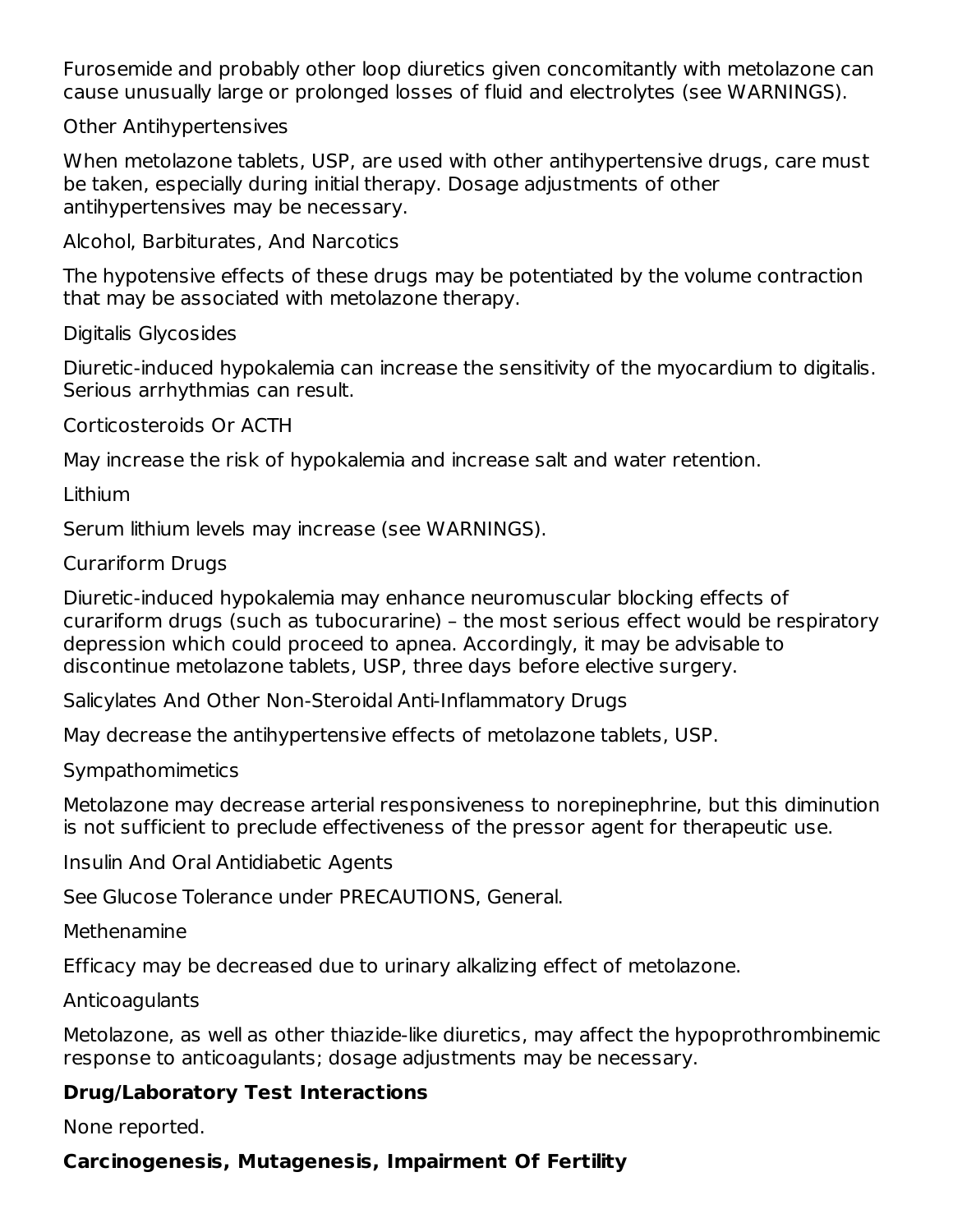Mice and rats administered metolazone 5 days/week for up to 18 and 24 months, respectively, at daily doses of 2, 10, and 50 mg/kg, exhibited no evidence of a tumorigenic effect of the drug. The small number of animals examined histologically and poor survival in the mice limit the conclusions that can be reached from these studies.

Metolazone was not mutagenic *in vitro* in the Ames Test using Salmonella typhimurium strains TA-97, TA-98, TA-100, TA-102, and TA-1535.

Reproductive performance has been evaluated in mice and rats. There is no evidence that metolazone possesses the potential for altering reproductive capacity in mice. In a rat study, in which males were treated orally with metolazone at doses of 2, 10, and 50 mg/kg for 127 days prior to mating with untreated females, an increased number of resorption sites was observed in dams mated with males from the 50 mg/kg group. In addition, the birth weight of offspring was decreased and the pregnancy rate was reduced in dams mated with males from the 10 and 50 mg/kg groups.

## **Pregnancy**

Teratogenic Effects

## Pregnancy Category B

Reproduction studies performed in mice, rabbits, and rats treated during the appropriate period of gestation at doses up to 50 mg/kg/day have revealed no evidence of harm to the fetus due to metolazone. There are, however, no adequate and wellcontrolled studies in pregnant women. Because animal reproduction studies are not always predictive of human response, metolazone tablets, USP, should be used during pregnancy only if clearly needed. Metolazone crosses the placental barrier and appears in cord blood.

#### Non-Teratogenic Effects

The use of metolazone tablets, USP, in pregnant women requires that the anticipated benefit be weighed against possible hazards to the fetus. These hazards include fetal or neonatal jaundice, thrombocytopenia, and possibly other adverse reactions which have occurred in the adult. It is not known what effect the use of the drug during pregnancy has on the later growth, development, and functional maturation of the child. No such effects have been reported with metolazone.

## **Labor And Delivery**

Based on clinical studies in which women received metolazone in late pregnancy until the time of delivery, there is no evidence that the drug has any adverse effects on the normal course of labor or delivery.

#### **Nursing Mothers**

Metolazone appears in breast milk. Because of the potential for serious adverse reactions in nursing infants from metolazone, a decision should be made whether to discontinue nursing or to discontinue the drug, taking into account the importance of the drug to the mother.

#### **Pediatric Use**

Safety and effectiveness in pediatric patients have not been established in controlled clinical trials. There is limited experience with the use of metolazone tablets, USP, in pediatric patients with congestive heart failure, hypertension, bronchopulmonary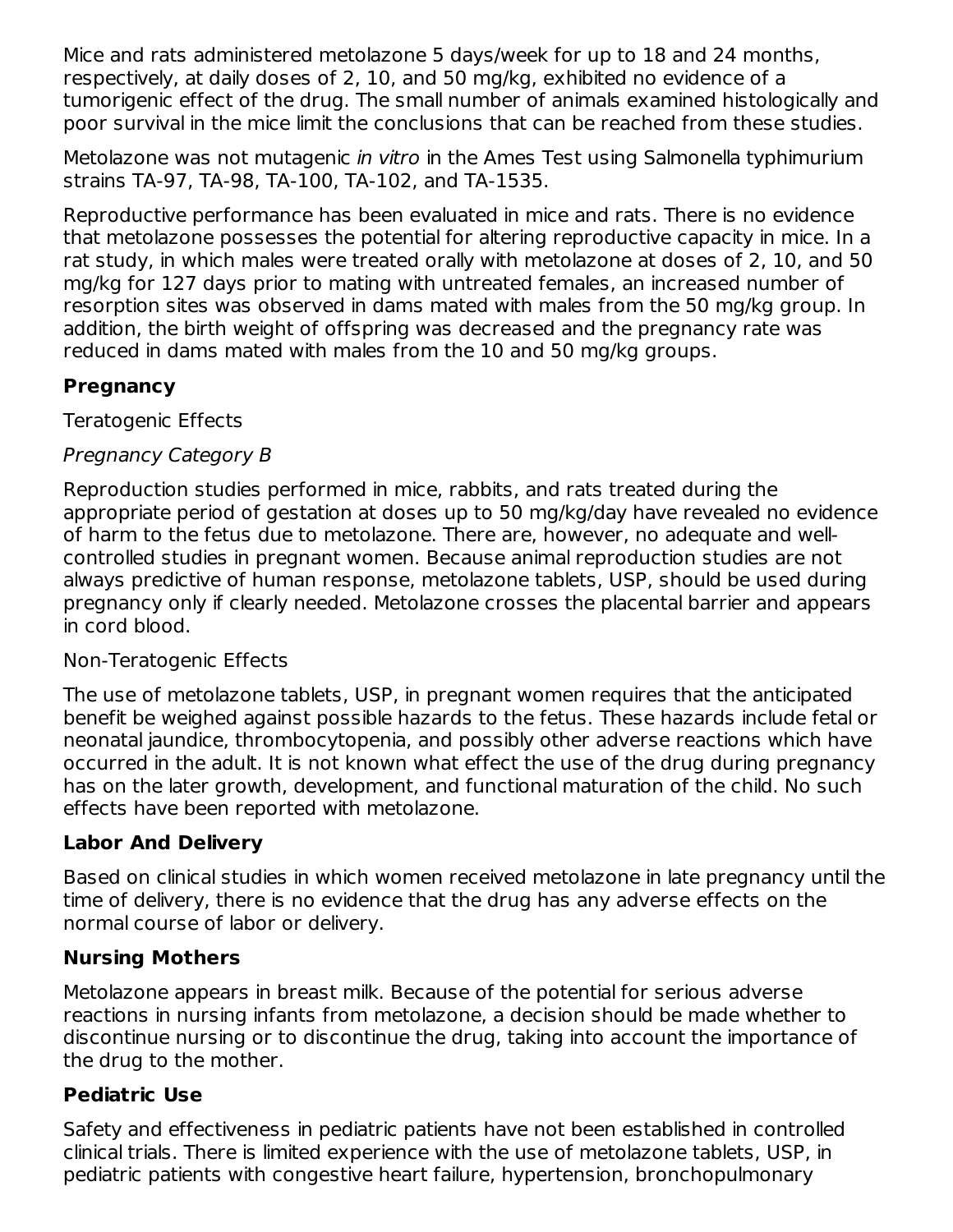dysplasia, nephrotic syndrome and nephrogenic diabetes insipidus. Doses used generally ranged from 0.05 to 0.1 mg/kg administered once daily and usually resulted in a 1 to 2.8 kg weight loss and 150 to 300 cc increase in urine output. Not all patients responded and some gained weight. Those patients who did respond did so in the first few days of treatment. Prolonged use (beyond a few days) was generally associated with no further beneficial effect or a return to baseline status and is not recommended.

There is limited experience with the combination of metolazone tablets, USP, and furosemide in pediatric patients with furosemide-resistant edema. Some benefited while others did not or had an exaggerated response with hypovolemia, tachycardia, and orthostatic hypotension requiring fluid replacement. Severe hypokalemia was reported and there was a tendency for diuresis to persist for up to 24 hours after metolazone tablets, USP, were discontinued. Hyperbilirubinemia has been reported in 1 neonate. Close clinical and laboratory monitoring of all children treated with diuretics is indicated. See CONTRAINDICATIONS, WARNINGS, PRECAUTIONS.

### **Geriatric Use**

Clinical studies of metolazone tablets, USP, did not include sufficient numbers of subjects aged 65 and over to determine whether they respond differently from younger subjects. Other reported clinical experience has not identified differences in responses between the elderly and younger patients. In general, dose selection for an elderly patient should be cautious, usually starting at the low end of the dosing range, reflecting the greater frequency of decreased hepatic, renal, or cardiac function, and of concomitant disease or other drug therapy.

This drug is known to be substantially excreted by the kidney, and the risk of toxic reactions to this drug may be greater in patients with impaired renal function. Because elderly patients are more likely to have decreased renal function, care should be taken in dose selection, and it may be useful to monitor renal function.

# **ADVERSE REACTIONS**

Metolazone tablets, USP, are usually well tolerated, and most reported adverse reactions have been mild and transient. Many of metolazone tablets, USP, related adverse reactions represent extensions of its expected pharmacologic activity and can be attributed to either its antihypertensive action or its renal/metabolic actions. The following adverse reactions have been reported. Several are single or comparably rare occurrences. Adverse reactions are listed in decreasing order of severity within body systems.

## **Cardiovascular**

Chest pain/discomfort, orthostatic hypotension, excessive volume depletion, hemoconcentration, venous thrombosis, palpitations.

## **Central And Peripheral Nervous System**

Syncope, neuropathy, vertigo, paresthesias, psychotic depression, impotence, dizziness/lightheadedness, drowsiness, fatigue, weakness, restlessness (sometimes resulting in insomnia), headache.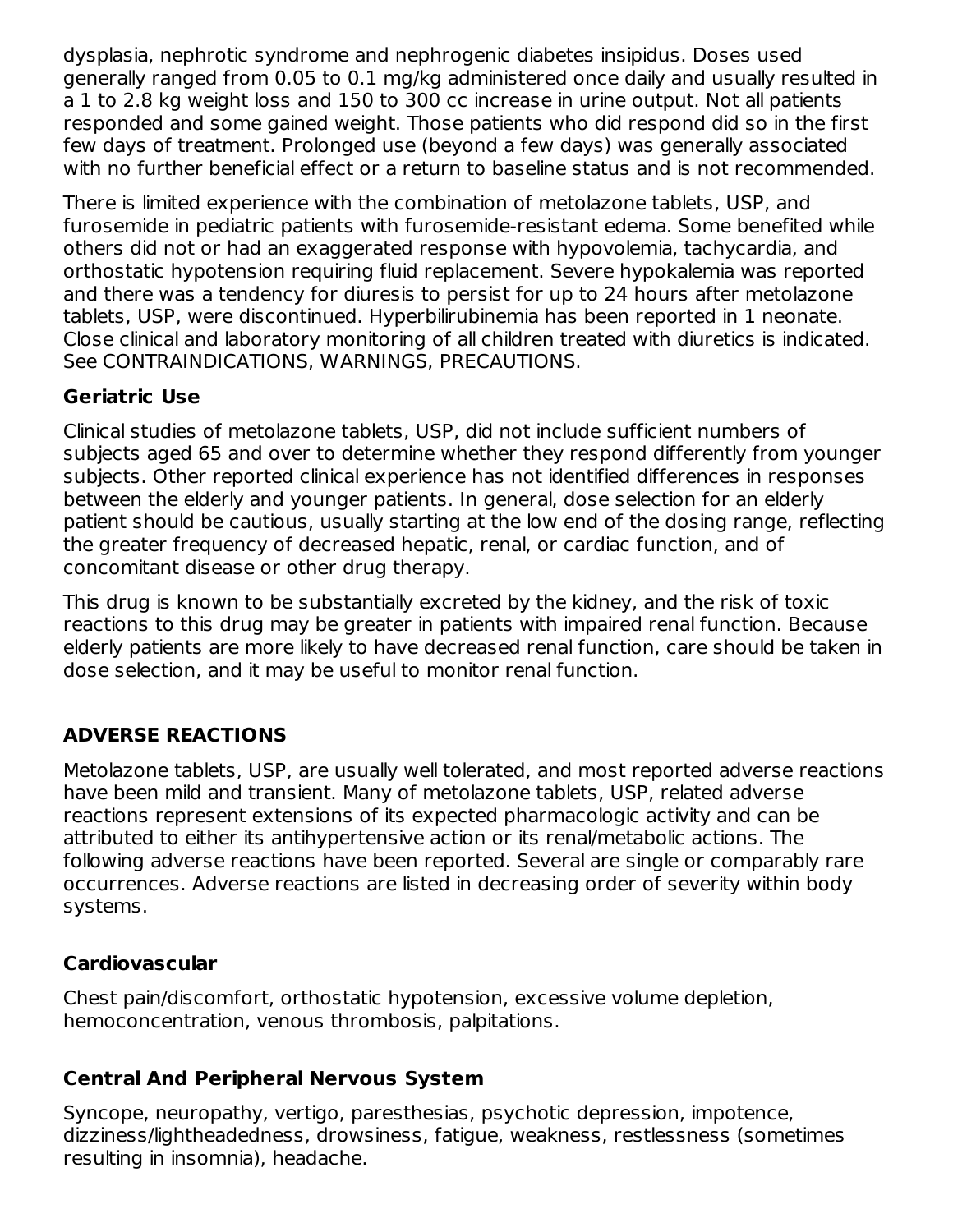#### **Dermatologic/Hypersensitivity**

Toxic epidermal necrolysis (TEN), Stevens-Johnson Syndrome, necrotizing angiitis (cutaneous vasculitis), skin necrosis, purpura, petechiae, dermatitis (photosensitivity), urticaria, pruritus, skin rashes.

#### **Gastrointestinal**

Hepatitis, intrahepatic cholestatic jaundice, pancreatitis, vomiting, nausea, epigastric distress, diarrhea, constipation, anorexia, abdominal bloating, abdominal pain.

#### **Hematologic**

Aplastic/hypoplastic anemia, agranulocytosis, leukopenia, thrombocytopenia.

#### **Metabolic**

Hypokalemia, hyponatremia, hyperuricemia, hypochloremia, hypochloremic alkalosis, hyperglycemia, glycosuria, increase in serum urea nitrogen (BUN) or creatinine, hypophosphatemia, hypomagnesemia, hypercalcemia.

#### **Musculoskeletal**

Joint pain, acute gouty attacks, muscle cramps or spasm.

#### **Other**

Transient blurred vision, chills, dry mouth.

In addition, adverse reactions reported with similar antihypertensive-diuretics, but which have not been reported to date for metolazone tablets, USP, include: bitter taste, sialadenitis, xanthopsia, respiratory distress (including pneumonitis), and anaphylactic reactions. These reactions should be considered as possible occurrences with clinical usage of metolazone tablets, USP.

Whenever adverse reactions are moderate or severe, metolazone tablets, USP, dosage should be reduced or therapy withdrawn.

#### **To report SUSPECTED ADVERSE REACTIONS, contactInnogenix, LLC.at 1-844- 466-6469 or FDA at 1-800-FDA-1088 or www.fda.gov/medwatch.**

#### **OVERDOSAGE**

Intentional overdosage has been reported rarely with metolazone and similar diuretic drugs.

#### **Signs And Symptoms**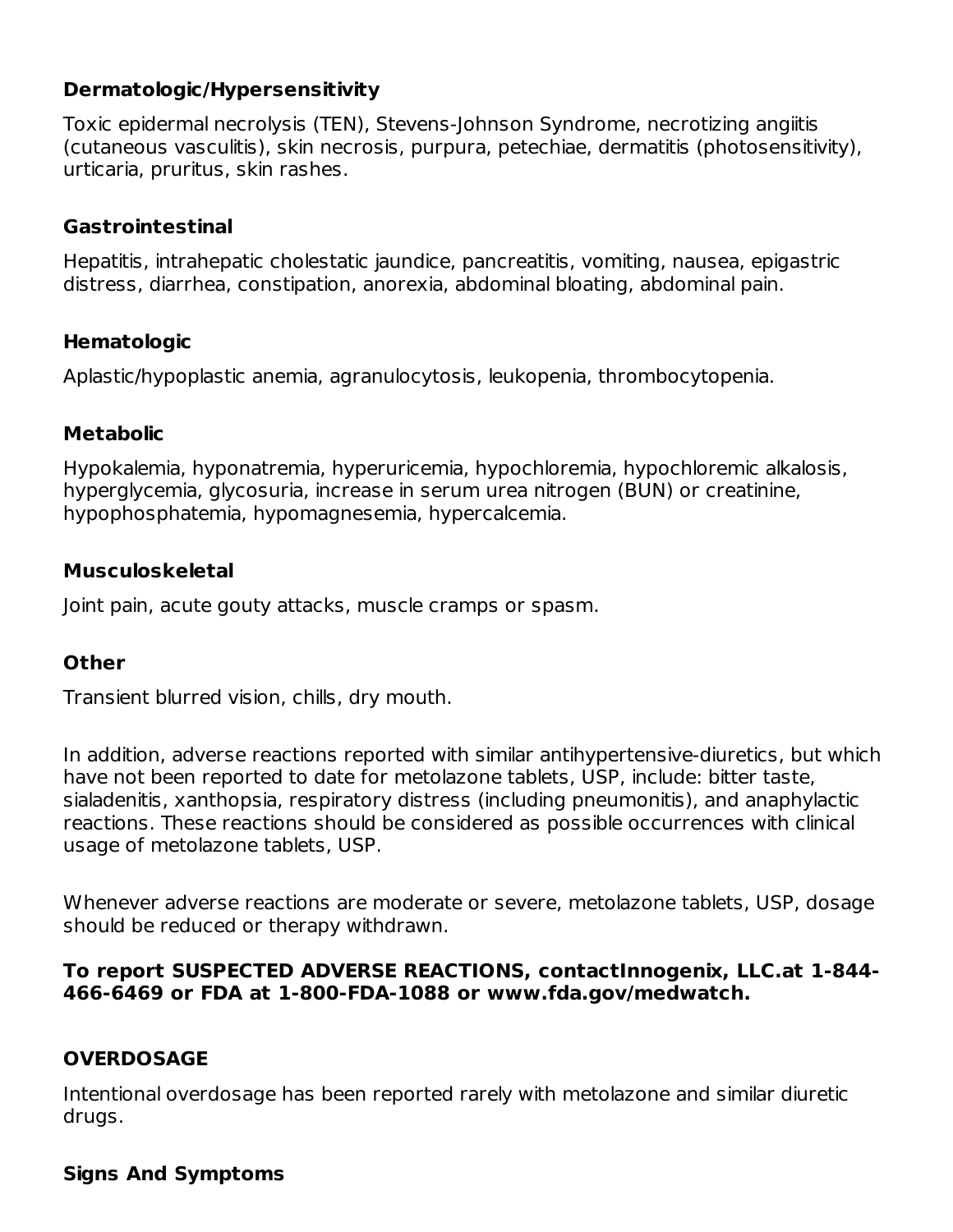Orthostatic hypotension, dizziness, drowsiness, syncope, electrolyte abnormalities, hemoconcentration and hemodynamic changes due to plasma volume depletion may occur. In some instances depressed respiration may be observed. At high doses, lethargy of varying degree may progress to coma within a few hours. The mechanism of CNS depression with thiazide overdosage is unknown. Also, GI irritation and hypermotility may occur. Temporary elevation of BUN has been reported, especially in patients with impairment of renal function. Serum electrolyte changes and cardiovascular and renal function should be closely monitored.

### **Treatment**

There is no specific antidote available but immediate evacuation of stomach contents is advised. Dialysis is not likely to be effective. Care should be taken when evacuating the gastric contents to prevent aspiration, especially in the stuporous or comatose patient. Supportive measures should be initiated as required to maintain hydration, electrolyte balance, respiration, and cardiovascular and renal function.

## **DOSAGE AND ADMINISTRATION**

Effective dosage of metolazone tablets, USP, should be individualized according to indication and patient response. A single daily dose is recommended. Therapy with metolazone tablets, USP, should be titrated to gain an initial therapeutic response and to determine the minimal dose possible to maintain the desired therapeutic response.

## **Usual Single Daily Dosage Schedules**

Suitable initial dosages will usually fall in the ranges given.

Edema of cardiac failure:

Metolazone tablets, USP, 5 to 20 mg once daily.

Edema of renal disease:

Metolazone tablets, USP, 5 to 20 mg once daily.

Mild to moderate essential hypertension:

• Metolazone tablets, USP, 21/2 to 5 mg once daily.

New patients – MYKROX Tablets (metolazone tablets, USP) (see MYKROX package circular). If considered desirable to switch patients currently on metolazone tablets, USP, to MYKROX, the dose should be determined by titration starting at one tablet (½ mg) once daily and increasing to two tablets (1 mg) once daily if needed.

## **Treatment Of Edematous States**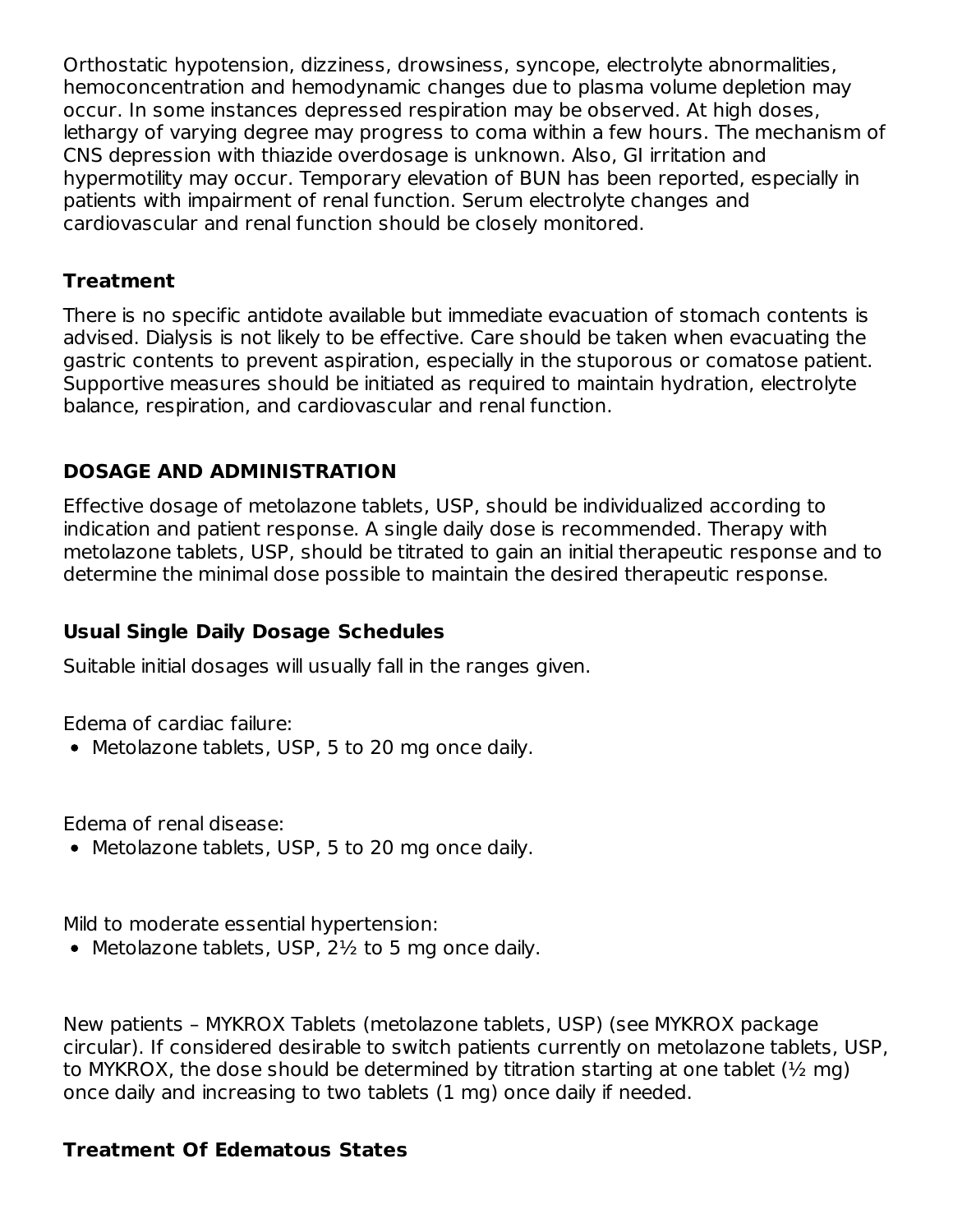The time interval required for the initial dosage to produce an effect may vary. Diuresis and saluresis usually begin within one hour and persist for 24 hours or longer. When a desired therapeutic effect has been obtained, it may be advisable to reduce the dose if possible. The daily dose depends on the severity of the patient's condition, sodium intake, and responsiveness. A decision to change the daily dose should be based on the results of thorough clinical and laboratory evaluations. If antihypertensive drugs or diuretics are given concurrently with metolazone tablets, USP, more careful dosage adjustment may be necessary. For patients who tend to experience paroxysmal nocturnal dyspnea, it may be advisable to employ a larger dose to ensure prolongation of diuresis and saluresis for a full 24-hour period.

## **Treatment Of Hypertension**

The time interval required for the initial dosage regimen to show effect may vary from three or four days to three to six weeks in the treatment of elevated blood pressure. Doses should be adjusted at appropriate intervals to achieve maximum therapeutic effect.

## **HOW SUPPLIED**

Metolazone Tablets, USP for oral administration are available as:

**2.5 mg:** Peach, round, biconvex tablets debossed with "I" on one side and "121" on the other side and supplied as:

NDC 69292-562-01 bottles of 100

NDC 69292-562-10 bottles of 1000

**5 mg:** Pink, round, biconvex tablets debossed with "I" on one side and "122" on the other side and supplied as:

NDC 69292-564-01 bottles of 100

NDC 69292-564-10 bottles of 1000

**10 mg:** Orange, round, biconvex tablets debossed with "I" on one side and "123" on the other side and supplied as:

NDC 69292-566-01 bottles of 100

NDC 69292-566-10 bottles of 1000

## **STORAGE:**

Store at 20° to 25°C (68° to 77°F); excursions permitted to 15°- 30°C (59°- 86°F) [See USP Controlled Room Temperature]

Protect from light. Keep out of the reach of children.

Dispense contents in a tight, light-resistant container as defined in the USP with a childresistant closure, as required.

Manufactured by: **Innogenix, LLC.** Amityville, NY 11701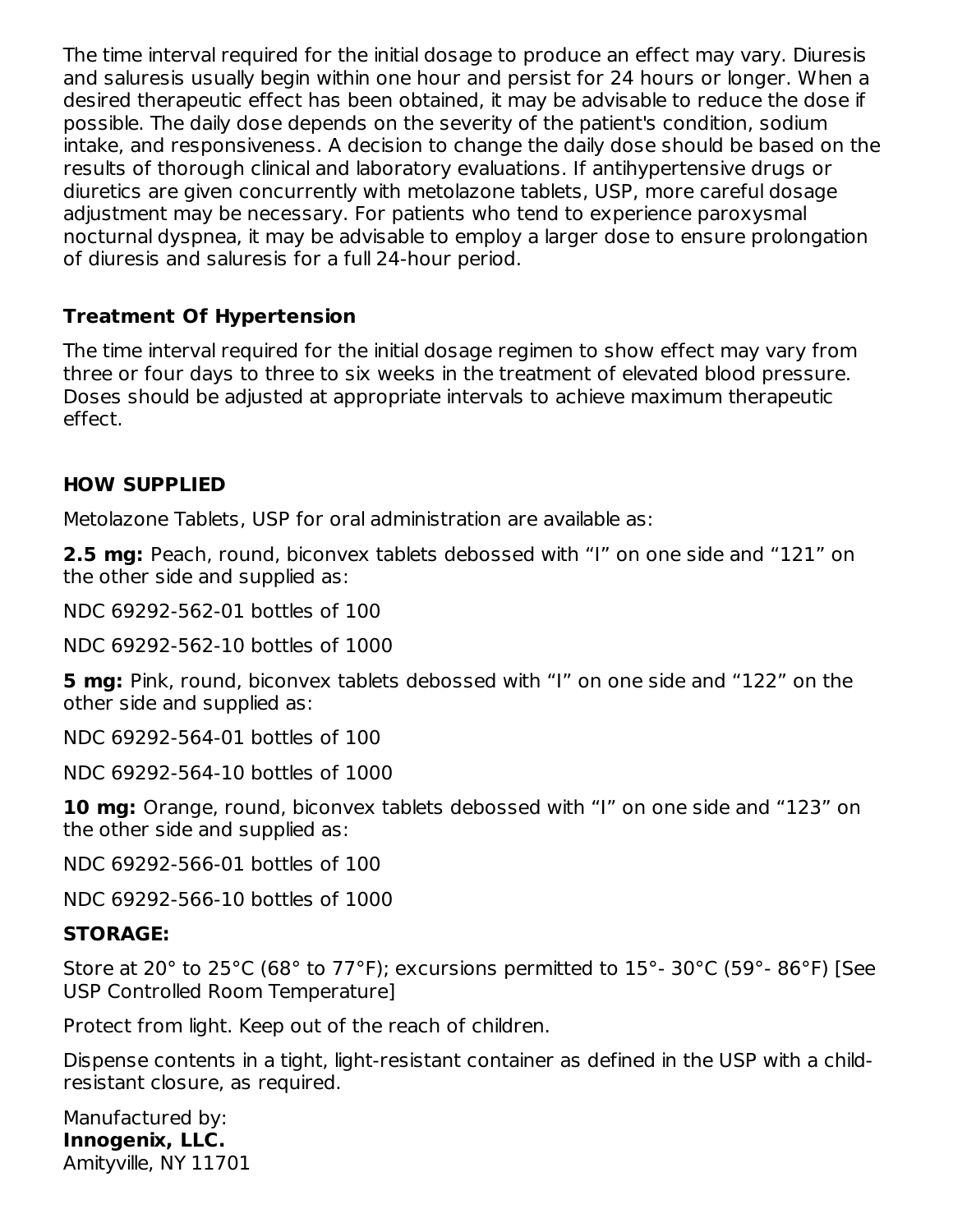Distributed by: **Amici Pharmaceuticals, LLC** Melville, NY 11747

All brand names are the trademarks of their respective owners.

Rev. 05/2021

# **Principal Display Panel**

69292-562-01

Metolazone Tablets, USP

2.5mg

100 tablets

Rx Only

## **Metolazone display 2.5mg**



## **Principal Display Panel**

69292-564-01

Metolazone Tablets, USP

5mg

100 tablets

Rx Only

## **Metolazone display 5mg**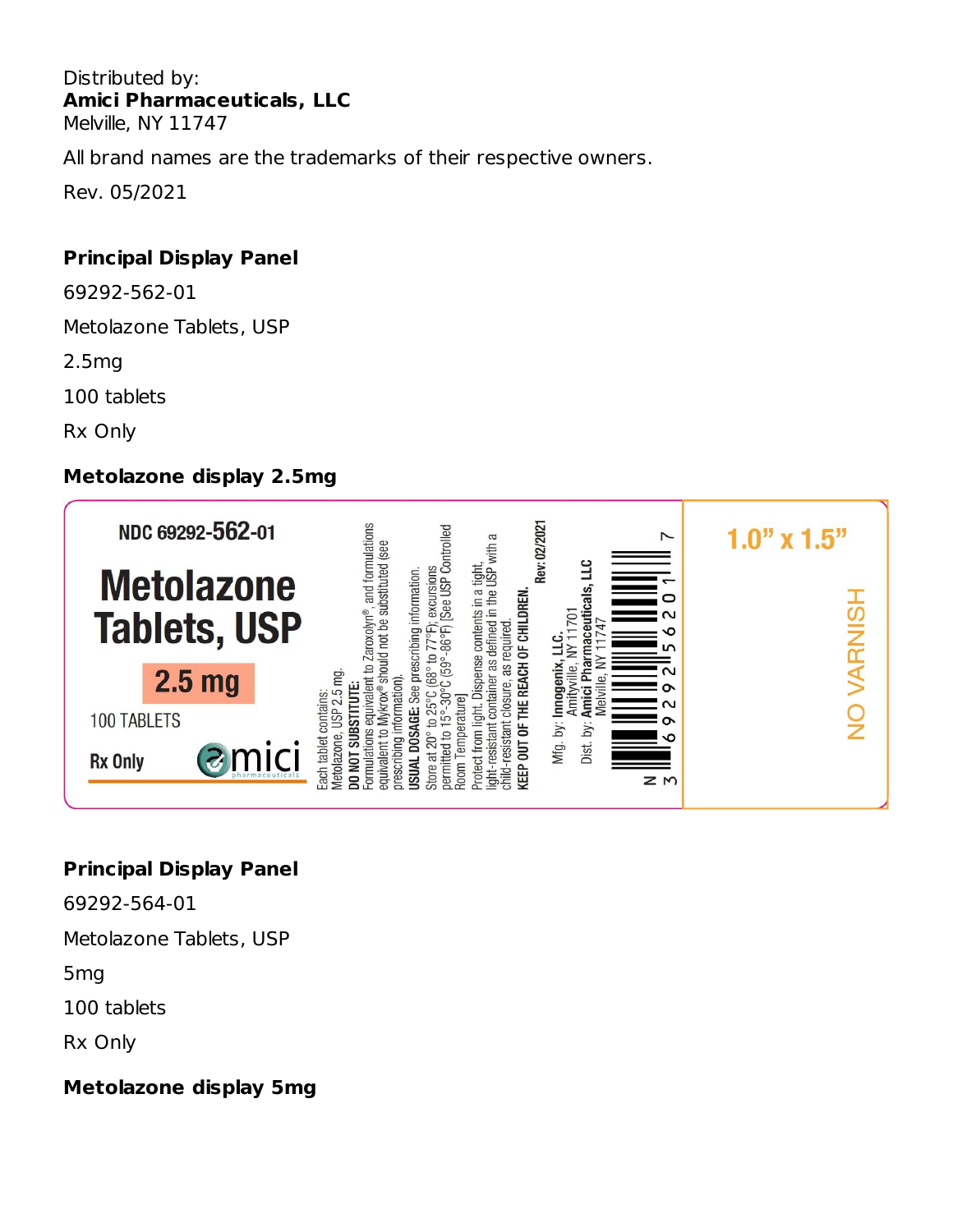

## **Principal Display Panel**

69292-566-01

Metolazone Tablets, USP

10mg

100 tablets

Rx Only

#### **Metolazone Display 10mg**



| <b>METOLAZONE</b>              |                         |                           |               |  |  |  |  |
|--------------------------------|-------------------------|---------------------------|---------------|--|--|--|--|
| metolazone tablet              |                         |                           |               |  |  |  |  |
|                                |                         |                           |               |  |  |  |  |
| <b>Product Information</b>     |                         |                           |               |  |  |  |  |
| <b>Product Type</b>            | HUMAN PRESCRIPTION DRUG | <b>Item Code (Source)</b> | NDC:69292-562 |  |  |  |  |
| <b>Route of Administration</b> | ORAL                    |                           |               |  |  |  |  |
|                                |                         |                           |               |  |  |  |  |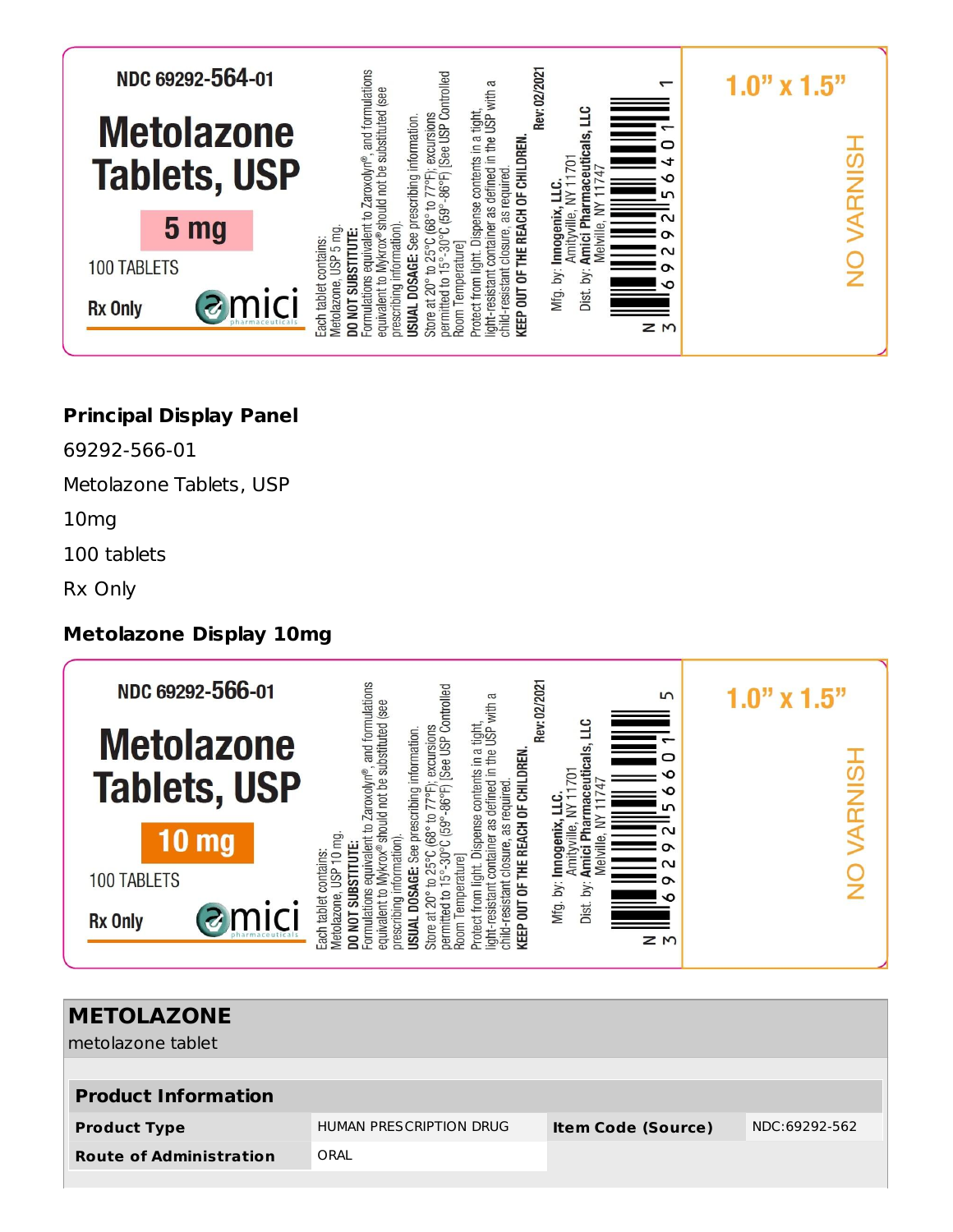| <b>Active Ingredient/Active Moiety</b> |                                                                                          |                |                                                            |              |                     |                                       |                 |                                     |  |
|----------------------------------------|------------------------------------------------------------------------------------------|----------------|------------------------------------------------------------|--------------|---------------------|---------------------------------------|-----------------|-------------------------------------|--|
|                                        | <b>Ingredient Name</b><br>METOLAZONE (UNII: TZ 7V40X7VX) (METOLAZONE - UNII:TZ 7V40X7VX) |                |                                                            |              |                     | <b>Basis of Strength</b>              |                 | <b>Strength</b>                     |  |
|                                        |                                                                                          |                |                                                            |              |                     | METOLAZ ONE                           |                 | $2.5 \text{ mg}$                    |  |
|                                        |                                                                                          |                |                                                            |              |                     |                                       |                 |                                     |  |
|                                        | <b>Inactive Ingredients</b>                                                              |                |                                                            |              |                     |                                       |                 |                                     |  |
|                                        |                                                                                          |                | <b>Ingredient Name</b>                                     |              |                     |                                       |                 | <b>Strength</b>                     |  |
|                                        | <b>SILICON DIOXIDE (UNII: ETJ7Z6XBU4)</b>                                                |                |                                                            |              |                     |                                       |                 |                                     |  |
|                                        | MAGNESIUM STEARATE (UNII: 70097M6I30)                                                    |                |                                                            |              |                     |                                       |                 |                                     |  |
|                                        |                                                                                          |                | CELLULOSE, MICROCRYSTALLINE (UNII: OP1R32D61U)             |              |                     |                                       |                 |                                     |  |
|                                        | FD&C YELLOW NO. 6 (UNII: H77VEI93A8)                                                     |                |                                                            |              |                     |                                       |                 |                                     |  |
|                                        | D&C RED NO. 30 (UNII: 2S42T2808B)                                                        |                |                                                            |              |                     |                                       |                 |                                     |  |
|                                        |                                                                                          |                |                                                            |              |                     |                                       |                 |                                     |  |
|                                        | <b>Product Characteristics</b>                                                           |                |                                                            |              |                     |                                       |                 |                                     |  |
|                                        | Color                                                                                    | YELLOW (PEACH) |                                                            | <b>Score</b> |                     |                                       | no score        |                                     |  |
|                                        | <b>Shape</b>                                                                             | <b>ROUND</b>   |                                                            | <b>Size</b>  |                     |                                       | 6 <sub>mm</sub> |                                     |  |
|                                        | Flavor                                                                                   |                |                                                            |              | <b>Imprint Code</b> |                                       | 1121            |                                     |  |
|                                        | <b>Contains</b>                                                                          |                |                                                            |              |                     |                                       |                 |                                     |  |
|                                        |                                                                                          |                |                                                            |              |                     |                                       |                 |                                     |  |
|                                        | <b>Packaging</b>                                                                         |                |                                                            |              |                     |                                       |                 |                                     |  |
| #                                      | <b>Item Code</b>                                                                         |                | <b>Package Description</b>                                 |              |                     | <b>Marketing Start</b><br><b>Date</b> |                 | <b>Marketing End</b><br><b>Date</b> |  |
|                                        |                                                                                          |                | NDC:69292-562- 100 in 1 BOTTLE; Type 0: Not a Combination  |              |                     |                                       |                 |                                     |  |
| 1                                      | 01                                                                                       | Product        |                                                            |              | 05/15/2021          |                                       |                 |                                     |  |
| $\overline{2}$                         | 10                                                                                       | Product        | NDC:69292-562- 1000 in 1 BOTTLE; Type 0: Not a Combination |              | 05/15/2021          |                                       |                 |                                     |  |
|                                        |                                                                                          |                |                                                            |              |                     |                                       |                 |                                     |  |
|                                        |                                                                                          |                |                                                            |              |                     |                                       |                 |                                     |  |
|                                        |                                                                                          |                |                                                            |              |                     |                                       |                 |                                     |  |
|                                        | <b>Marketing Information</b>                                                             |                |                                                            |              |                     |                                       |                 |                                     |  |
|                                        | <b>Marketing</b><br>Category                                                             |                | <b>Application Number or Monograph</b><br><b>Citation</b>  |              |                     | <b>Marketing Start</b><br><b>Date</b> |                 | <b>Marketing End</b><br><b>Date</b> |  |
|                                        | <b>ANDA</b>                                                                              | ANDA213827     |                                                            |              | 05/15/2021          |                                       |                 |                                     |  |
|                                        |                                                                                          |                |                                                            |              |                     |                                       |                 |                                     |  |
|                                        |                                                                                          |                |                                                            |              |                     |                                       |                 |                                     |  |
|                                        | <b>METOLAZONE</b>                                                                        |                |                                                            |              |                     |                                       |                 |                                     |  |
|                                        | metolazone tablet                                                                        |                |                                                            |              |                     |                                       |                 |                                     |  |
|                                        |                                                                                          |                |                                                            |              |                     |                                       |                 |                                     |  |
|                                        | <b>Product Information</b>                                                               |                |                                                            |              |                     |                                       |                 |                                     |  |
|                                        |                                                                                          |                |                                                            |              |                     |                                       |                 |                                     |  |
|                                        |                                                                                          |                |                                                            |              |                     |                                       |                 |                                     |  |
|                                        | <b>Product Type</b>                                                                      |                | HUMAN PRESCRIPTION DRUG                                    |              |                     | <b>Item Code (Source)</b>             |                 | NDC:69292-564                       |  |
|                                        | <b>Route of Administration</b>                                                           |                | ORAL                                                       |              |                     |                                       |                 |                                     |  |
|                                        |                                                                                          |                |                                                            |              |                     |                                       |                 |                                     |  |
|                                        | <b>Active Ingredient/Active Moiety</b>                                                   |                |                                                            |              |                     |                                       |                 |                                     |  |

L

**Ingredient Name Basis of Strength Strength**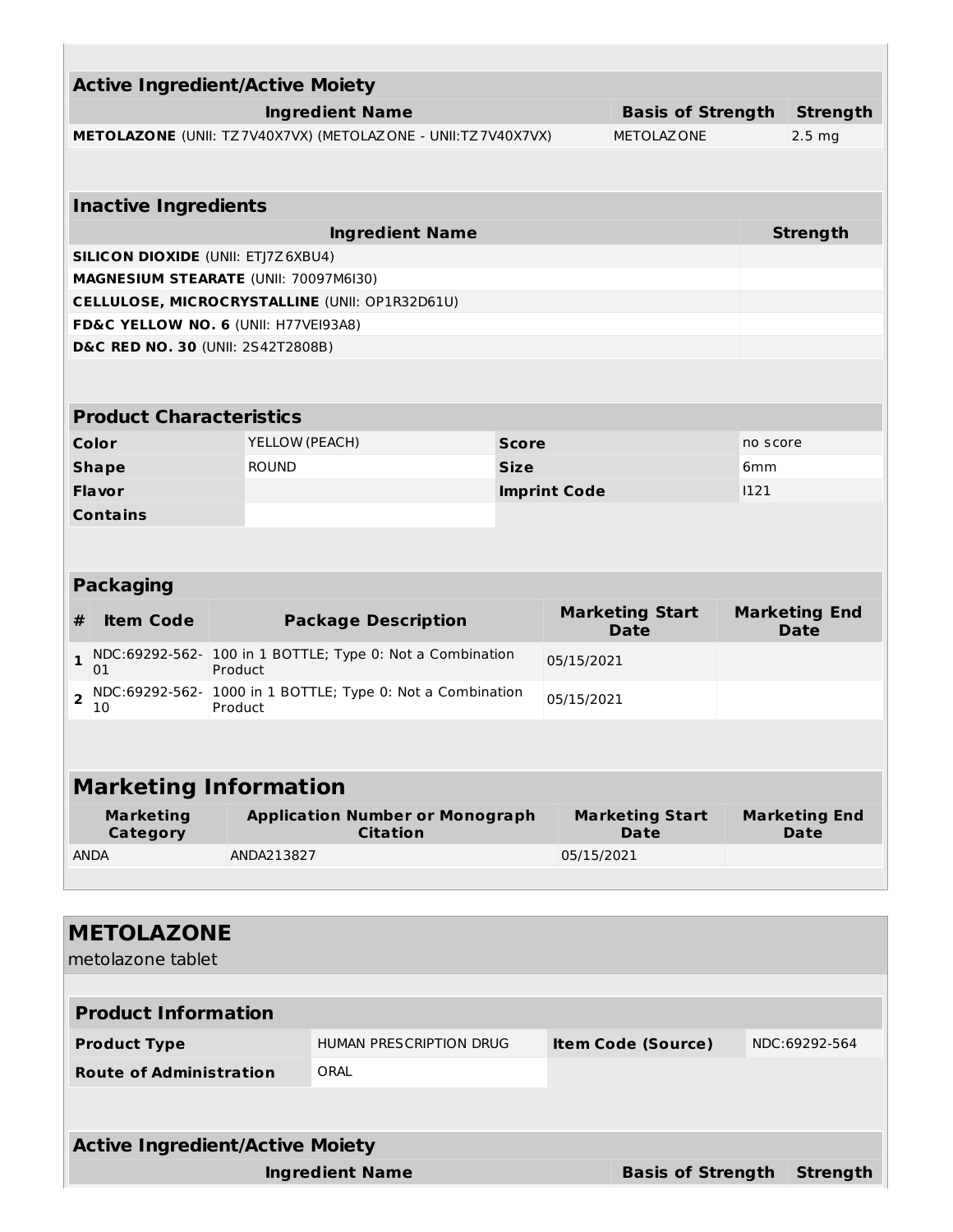| <b>Inactive Ingredients</b>                                    |                                           |                                                           |                     |                           |                                       |                 |                                     |  |
|----------------------------------------------------------------|-------------------------------------------|-----------------------------------------------------------|---------------------|---------------------------|---------------------------------------|-----------------|-------------------------------------|--|
| <b>Ingredient Name</b>                                         |                                           |                                                           |                     |                           |                                       |                 | <b>Strength</b>                     |  |
|                                                                | <b>SILICON DIOXIDE (UNII: ETJ7Z6XBU4)</b> |                                                           |                     |                           |                                       |                 |                                     |  |
|                                                                | MAGNESIUM STEARATE (UNII: 70097M6I30)     |                                                           |                     |                           |                                       |                 |                                     |  |
| CELLULOSE, MICROCRYSTALLINE (UNII: OP1R32D61U)                 |                                           |                                                           |                     |                           |                                       |                 |                                     |  |
| D&C RED NO. 30 (UNII: 2S42T2808B)                              |                                           |                                                           |                     |                           |                                       |                 |                                     |  |
|                                                                |                                           |                                                           |                     |                           |                                       |                 |                                     |  |
| <b>Product Characteristics</b>                                 |                                           |                                                           |                     |                           |                                       |                 |                                     |  |
| Color                                                          |                                           | <b>PINK</b>                                               |                     |                           | no score                              |                 |                                     |  |
| <b>Shape</b>                                                   |                                           | <b>ROUND</b>                                              | <b>Size</b>         |                           |                                       | 6mm             |                                     |  |
| <b>Flavor</b>                                                  |                                           |                                                           | <b>Imprint Code</b> |                           |                                       | 1122            |                                     |  |
| <b>Contains</b>                                                |                                           |                                                           |                     |                           |                                       |                 |                                     |  |
|                                                                |                                           |                                                           |                     |                           |                                       |                 |                                     |  |
| <b>Packaging</b>                                               |                                           |                                                           |                     |                           |                                       |                 |                                     |  |
| <b>Item Code</b><br>#                                          |                                           | <b>Package Description</b>                                |                     |                           | <b>Marketing Start</b><br><b>Date</b> |                 | <b>Marketing End</b><br><b>Date</b> |  |
| $\mathbf{1}$<br>01                                             | Product                                   | NDC:69292-564- 100 in 1 BOTTLE; Type 0: Not a Combination |                     | 05/15/2021                |                                       |                 |                                     |  |
| NDC:69292-564-<br>$\overline{2}$<br>10                         | Product                                   | 1000 in 1 BOTTLE; Type 0: Not a Combination               |                     | 05/15/2021                |                                       |                 |                                     |  |
|                                                                |                                           |                                                           |                     |                           |                                       |                 |                                     |  |
|                                                                |                                           |                                                           |                     |                           |                                       |                 |                                     |  |
| <b>Marketing Information</b>                                   |                                           |                                                           |                     |                           |                                       |                 |                                     |  |
| <b>Marketing</b>                                               |                                           |                                                           |                     |                           | <b>Marketing Start</b>                |                 | <b>Marketing End</b>                |  |
| <b>Category</b>                                                |                                           | <b>Application Number or Monograph</b><br><b>Citation</b> |                     | Date                      |                                       | <b>Date</b>     |                                     |  |
| ANDA213827<br><b>ANDA</b>                                      |                                           |                                                           |                     | 05/15/2021                |                                       |                 |                                     |  |
|                                                                |                                           |                                                           |                     |                           |                                       |                 |                                     |  |
|                                                                |                                           |                                                           |                     |                           |                                       |                 |                                     |  |
| <b>METOLAZONE</b>                                              |                                           |                                                           |                     |                           |                                       |                 |                                     |  |
| metolazone tablet                                              |                                           |                                                           |                     |                           |                                       |                 |                                     |  |
|                                                                |                                           |                                                           |                     |                           |                                       |                 |                                     |  |
| <b>Product Information</b>                                     |                                           |                                                           |                     |                           |                                       |                 |                                     |  |
| <b>Product Type</b>                                            |                                           | HUMAN PRESCRIPTION DRUG                                   |                     | <b>Item Code (Source)</b> |                                       | NDC:69292-566   |                                     |  |
| <b>Route of Administration</b>                                 |                                           | ORAL                                                      |                     |                           |                                       |                 |                                     |  |
|                                                                |                                           |                                                           |                     |                           |                                       |                 |                                     |  |
|                                                                |                                           |                                                           |                     |                           |                                       |                 |                                     |  |
| <b>Active Ingredient/Active Moiety</b>                         |                                           |                                                           |                     |                           |                                       |                 |                                     |  |
|                                                                |                                           | <b>Ingredient Name</b>                                    |                     | <b>Basis of Strength</b>  |                                       | <b>Strength</b> |                                     |  |
| METOLAZONE (UNII: TZ 7V40X7VX) (METOLAZONE - UNII:TZ 7V40X7VX) |                                           |                                                           |                     |                           | METOLAZ ONE                           |                 | 10 <sub>mg</sub>                    |  |
|                                                                |                                           |                                                           |                     |                           |                                       |                 |                                     |  |
|                                                                |                                           |                                                           |                     |                           |                                       |                 |                                     |  |
|                                                                |                                           |                                                           |                     |                           |                                       |                 |                                     |  |